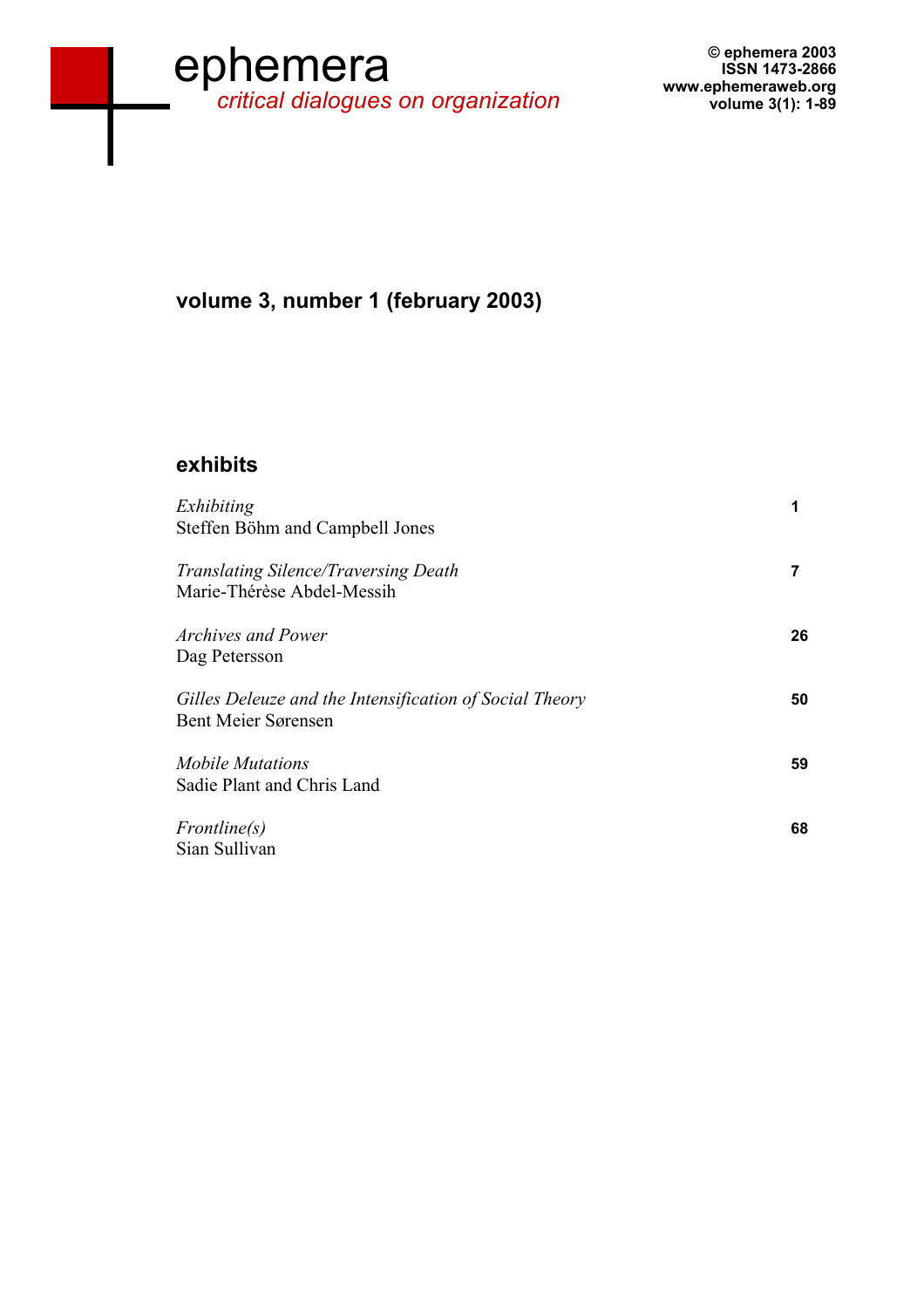

**© ephemera 2003 ISSN 1473-2866 www.ephemeraweb.org volume 3(1): 1-6** 

# **Exhibiting**

Steffen Böhm and Campbell Jones

The ephemeral image of harmony in which goodness basks only emphasizes more cruelly the irreconcilability that it foolishly denies. (Theodor W. Adorno, *Minima Moralia*)

### **Definitions**

Show us your words. What do you mean? Brush away your sandstorms. They will pass. Clarity is a virtue, after all.

To exhibit: from *exhibēre*, from *ex-* and *hibēre* (from *habēre*). Meaning? To display, to show detail, particular features, to show publicly, to show a document or piece of art in an exhibition. Also: to hold up for inspection.

Exhibit, inhabit, ex-habit, ex-*habitus*: To go out of one's house, to take something out of one's house, to be thrown out of one's house, show what you've got in your house, open your house for visitors (and inspectors).

*Habitus*: condition, appearance, attire, character, habit.

Habit:

- 1. Bearing, conduct, behaviour, normal procedure.
- 2. The prevailing disposition or character of a person's thoughts and feelings, mental makeup.
- 3. The normal practice, behavioural pattern acquired by frequent repetition, a regularity.
- 4. Habitude, practice, usage, custom, use: these words, which are often celebrated today (i.e. this is how we do things around here), all have in common a sense of a way of behaving that has become more or less fixed.

In Latin exhibit, to show, to demonstrate, also means *monstrare*. Latin *monstrum*: evil, monster, monstrosity (probably from *monēre*, to remind, to warn). A monster warns us of something, it reminds us, it puts into question the natural and normal order of things.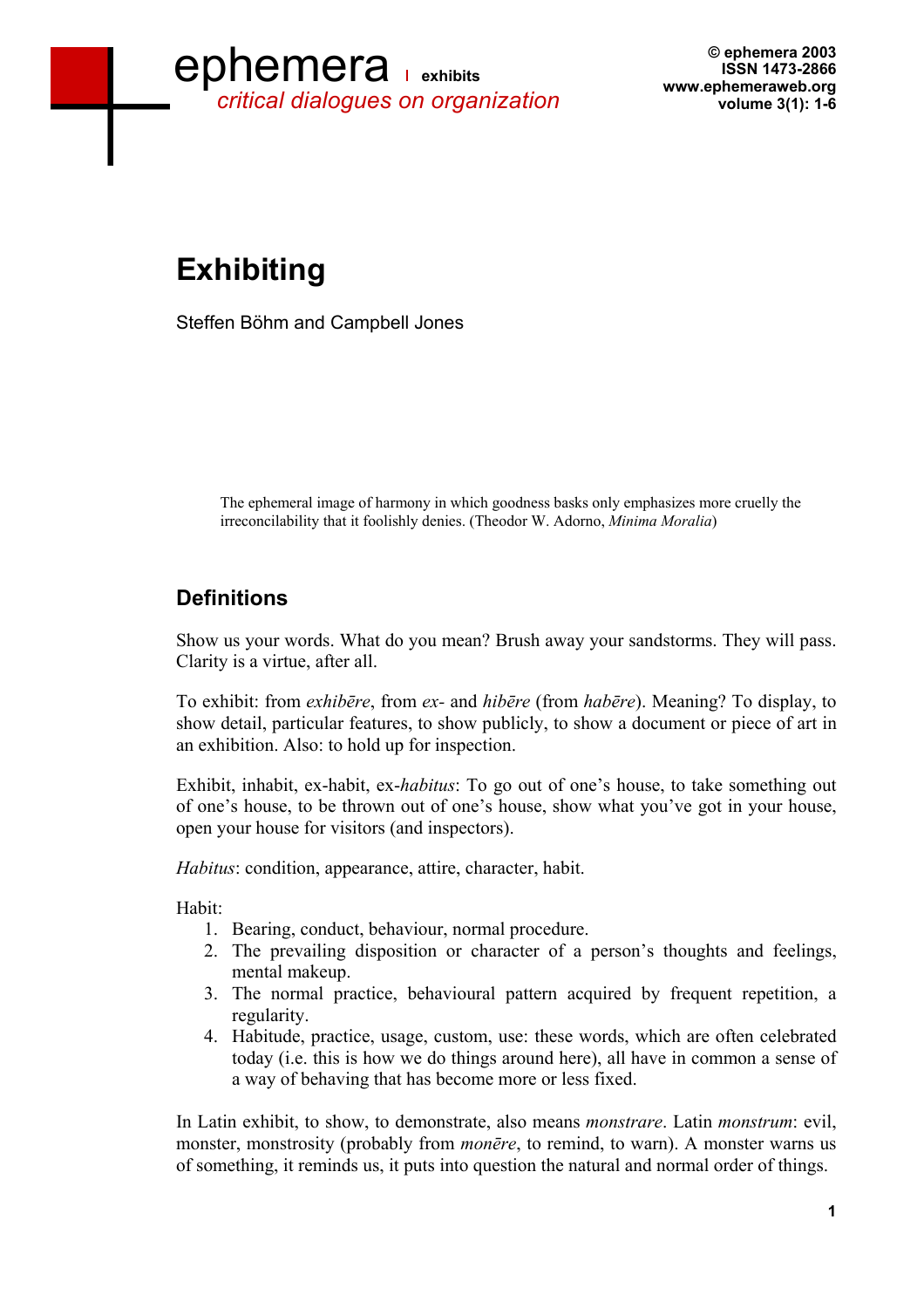Monster: one who shows a deviation from the normal in behaviour or character, animal like, a threatening force, an engulfing power. Monstrous: strange, unnatural, abnormal, also: prodigious, prodigy, proliferation. The monster as ex-habitation; the monster exhibits something unusual, unnatural.

An exhibition is not a representation  $-$  it is not the continuous representation of the normal, the habitual, the normal practice of *being*. Instead it is a re-presentation of something unusual, unnatural, deviant, subversive – a monstrous mutation.

Inhabit: to dwell, reside, have possession of, to have. The state of Being, the place where Being is at home. This is why Levinas has a problem with Heidegger: because the door to his dwelling is closed, or at least *too* closed for his liking – his dwelling is not becoming a monstrous mutation; his house is perhaps not mobile enough. (White trash Martin, not just strolling in the Black Forest, but in a caravan park, on the road again.)

Exhibit: to demonstrate something, to show how something works (or does not work). Exhibiting as de-monstration? De-monstrating: to show how something has become monstrous, to deface a monster. Make manifest. A manifestation.

Ex-habit: to leave the house and go demonstrating; to flee from the fixity of the dwelling and become more mobile. To demonstrate is to publicly protest against the couch potato in us all, a protest that might incite a revolt that exhibits (ex-habits) all that we take for granted in our own dwelling.

#### **Problems**

We say: Don't destroy nature! Of course we have a responsibility to respect nature and to save our habitat. But what is it that we should save? The nature of our world, the nature of our Being? How natural is nature? Is it natural the way we are, the way we do things? Is there not a need to exhibit, that is to ex-habit, to go against the way things are, the way things are practiced today, to depart from what is regarded as normality, to demonstrate against our *habitus*?

Maybe the responsibility to take care of our habitat, the world, the natural, does not imply the representation of 'the natural', the *habitus*, as something fixed, eternal, given. Maybe our responsibility is to question our normal habits, our normal Being. Maybe the responsibility for our habitat implies the need to invite monsters into our house, be hospitable to monsters, invite the Other to have dinner with us, or to have us for dinner. Maybe this also includes a certain cannibalism – maybe it is natural to eat (with) others – this is the invitation of the monster into our body, the invitation to change our 'natural' bodies.

What is our *habitus* today? Nature, the human, the body, freedom, democracy, organization – this is natural for us, we normally don't question these things. To exhibit could perhaps mean to question these very habits. Exhibit is ex-habit. To exhibit democracy is to put into question the way democracy is practiced today: to question the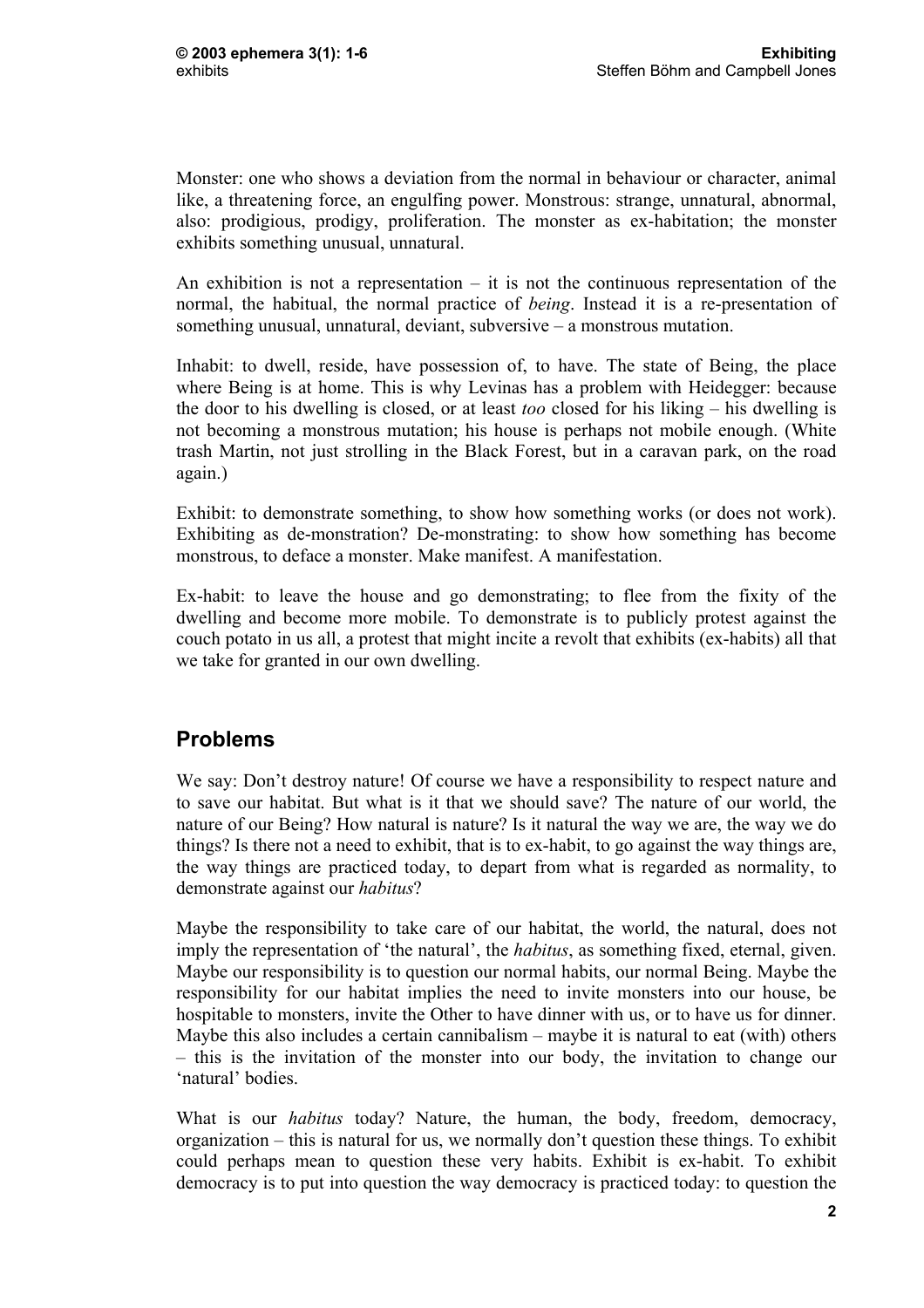normal 'goings-on' of democracy. To exhibit organisation is to put into question the way we organise the world today, how social organisation has become an irresponsible exhibitionism. To exhibit means to organise an encounter between democracy and its monstrous double.

#### **Evil Intensities**

The monster is evil, it is said. The one we don't understand, the one who is different is evil. We are scared of the monstrous Other. But today the 'axis of evil' spins on its axis.

Baudelaire's evil is different: he does not keep evil at bay but invites it into the 'here and now'. Hence 'flowers of evil'. Evil becomes something beautiful, something flowery, something natural; the 'evil' symbol encounters its monstrous double – the flower. Blanchot writes in *Faux Pas* about Baudelaire's *Flowers of Evil*: "it illustrates the nature of an inspiration that does not pretend to come from anything, to need only itself and to reject, as impure, study and meditation on already organized and thus conventional forms."

Baudelaire's flowers do not pretend to be natural, in fact they are artificial, they are made out of evil, monstrous material, material that is not conventional, material that has not been organised. The 'beautiful' flowers Baudelaire exhibits are not from this world, they are dead, undead. Vampires are intense, they are intensive suckers – they exhibit; that is, they ex-habit beauty, they suck blood out of the beautiful profanity of Being. So let us exhibit… Baudelaire.

> You invaded my sorrowful heart Like the sudden stroke of a blade; Bold as a lunatic troupe Of demons in drunken parade,

You in my mortified soul Made your bed and your domain; – Abhorrence, to whom I am bound As the convict is to the chain,

As the drunkard is to the jug, As the gambler to the game, As to the vermin the corpse, – I damn you, out of my shame!

And I prayed to the eager sword To win my deliverance, And have asked the perfidious vial To redeem my cowardice.

Alas! the vial and the sword Disdainfully said to me; 'Your are not worthy to lift From your wretched slavery,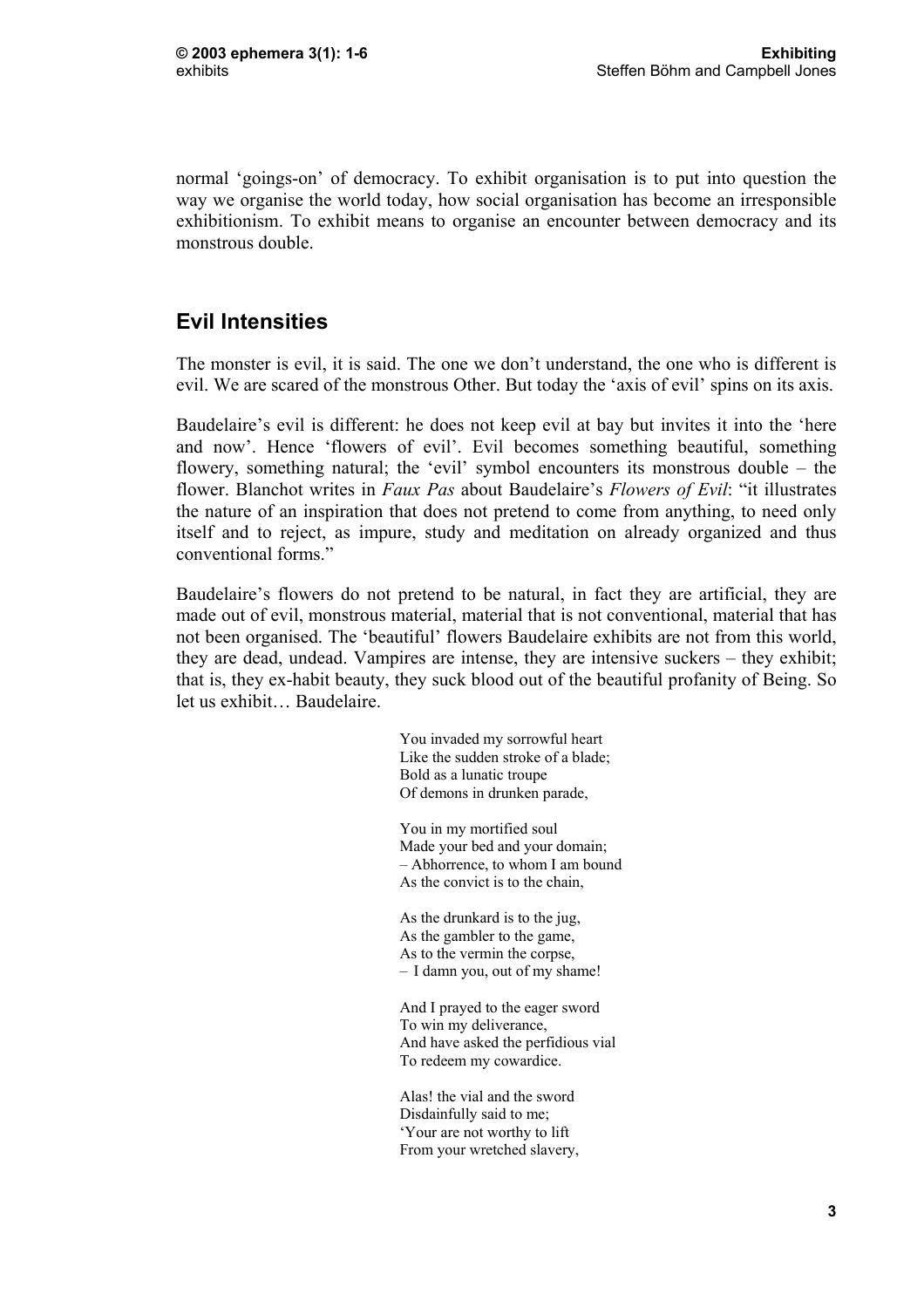You fool! – if from her command Our efforts delivered you forth, Your kisses would waken again Your vampire lover's corpse!'

Charles Baudelaire, 'The Vampire' in *Flowers of Evil*

#### **Encounters**

To exhibit, to write, to present or demonstrate something, is to bring about a certain death. It invites evil to one's table. The writer as monster. To write is to suck blood out of that which we regard as natural and turn it into a mortified flower of evil. To exhibit something implies perhaps a certain monstrous friendship between the writer and evil: the writer invites the monster into the house – to make it ex-habitable, to turn it upside down, to change everything that has got its normal place, to 'translate' beauty into evilness. A writer can therefore never be alone. One cannot write for oneself. There is always the double of the writer's self: the monstrous Other. The use of language is an invitation to evil to come into one's house to destroy it. Language as an ex-hibition, that is, an ex-habitation.

When one says 'I am alone in this world, I am the superpower, I can do whatever I like, I do not want to listen to anybody' – then one does not only speak to one's self but also to the Other. One could speculate: does the total disregard of the Other really keep evil at bay; is this disregard not a denial of the Other, a denial that is another face of evil?

War has begun. Death. Killing. But this is not an encounter with the Other. It is the denial of the Other. By both? It is the wrong step. The wrong no. *Le faux pas.* (We are mourning.) Where does humanity end and monstrosity begin?

Can we put this aside today and proceed with business as usual? Let us protest; that is, let us exhibit, but let us not forget the hegemony of economic organization. The other day the *Birmingham Post* ran a story with the title 'First Casualty of War will be Tourism'. Without a hint of irony, the journalist John Cranage concluded that "Airlines and the tourism industry are likely to be the chief economic casualties of the looming war with Iraq, according to experts in the sector" (18 March 2003). The rush is on, then, to find out how the economy will fare in the face of this new threat. If we used to balance economics with human life, we might join Mr. Cranage and start counting the pain and injury that is clearly being felt by banknotes and gold reserves throughout the civilized world. Elsewhere, hang 'em high.

#### **Out**

What is the wealth of our collections? Counting barrels of oil, counting (on) our 'friends' or allies, counting the war material in our archives? Perhaps these archives do not need to be counted but exhibited; that is, ex-habited, de-normalised, turned into the monsters that they are. The intended 'life' of the normal archive needs to be killed and turned into material that cannot simply be counted; its normal Being, its accounting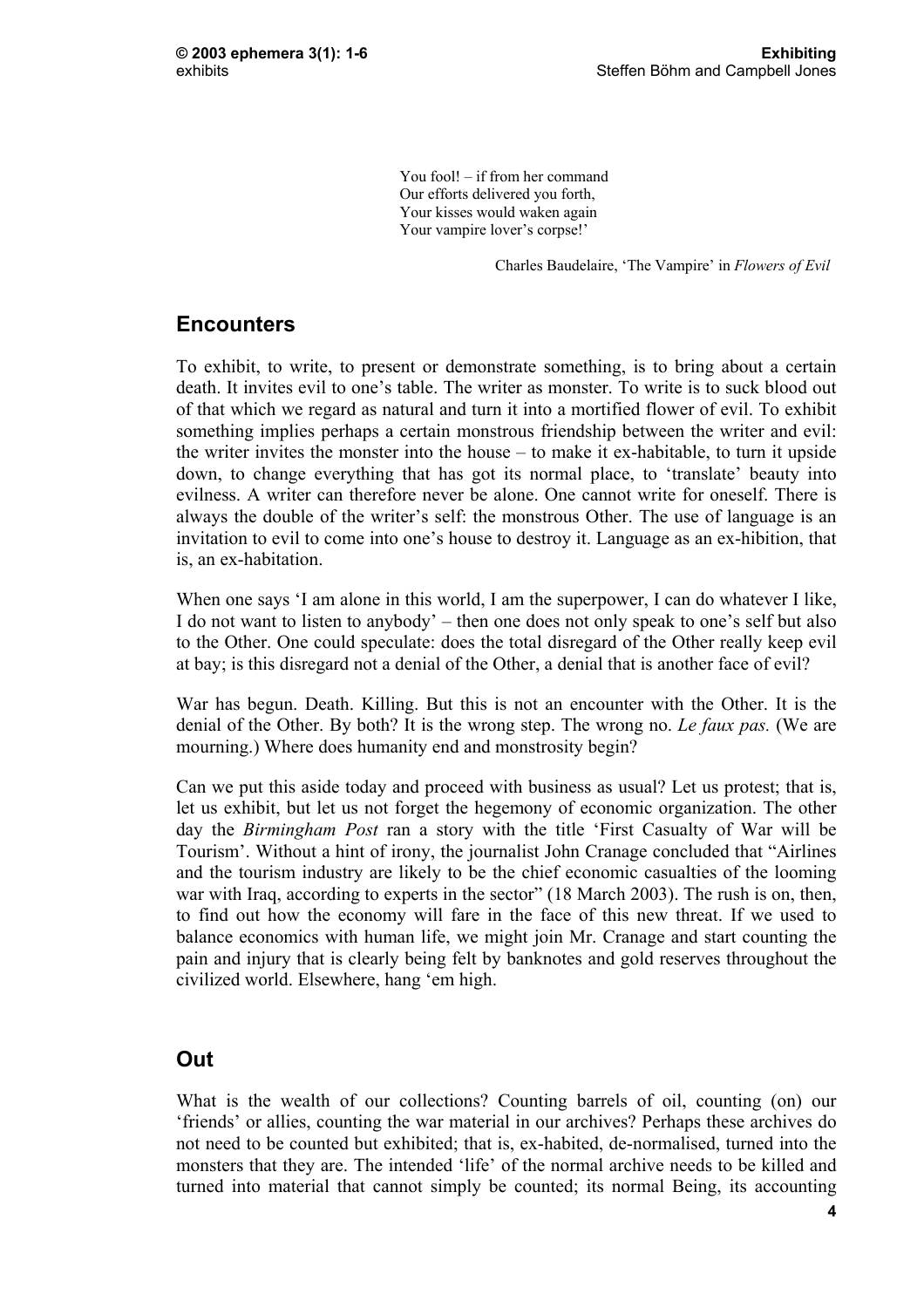standard, need to be subjected to bombing raids. It is not our task to count life – our achievements, monuments, moral standards – as if life is an archive that provides all the answers for our Being. Exhibiting life means to destruct Being: excavate lost material, search for forgotten traces, encounter the dead. Such exhibition defies any 'normal' language, a house of symbols. Such exhibition is an ex-habitation, a destruction of the house that we call our archival home, our bunker, our cave, which artificially protects us from the 'evil' outside.

To exhibit an archive does not mean to count its contents, or to say something profound about it, but to show its material and make use of it (Benjamin). To show is to quote: to make use of quotations. To write does not mean to 'make sense' and 'say' something – would this not simply refer to our habits, the house of our common language? To write is to exhibit, to show and quote text, which is to be thought as the destruction of text: the tearing of passages of text out of their original con/text – the *con* is separated from the *text*. This is the death of the text as context, as homogeneous and organised archive. The archive's Being becomes something different – a collection of unorganised material, constantly mutating to become something else.

Is it not our task to exhibit the archive of Organization Studies in the same way? Is it not our task to quote, instead of endlessly rehearsing a language that only seems to defend an archive of established symbols? Benjamin says in *One-Way Street*: "Quotations in my work are like wayside robbers who leap out, armed, and relieve the idle stroller of his conviction." For him this killing of the text is the only way to redeem it, to save it from the linearity of 'common sense' history and make it available, as fragment, as dead material, to a project of re-reading time. In this sense one cannot say something about an author's work, one can only pass through the fragments of someone's text; one can only mention things in passing, as there is nothing essential or original to be uncovered about an author or a body of texts. One usually says: his body (perhaps Blanchot's) might be dead but his texts will live forever. This is how historicity works. One tries to fix an event, a singularity, and save it for eternity. This is how we usually read. But to save history does not mean to preserve it; instead it implies the killing of an author's work – to mortify its 'reception', to divide its body.

#### **Mobile Divisions**

This all calls up the prospects of separation, of division. Thinking, seeing, writing – this all implicates what Rolland Munro calls a 'labour of division'. Such a phrase unsettles divisions in its very statement. In its exhibition, it remarks. Coming out of the house shows something about the state of dwelling within the divided house. This operates a critical function in two directions. First, through exposing the work that is done to construct the divisions that are already in place. Second, drawing us to the task of redividing, setting out the prospects for new divisions. Let us not think that a world without divisions would be possible. This is the dream of absolute integration that we also know as totalitarianism. But the critical task remains, which is one of staging a (re)division.